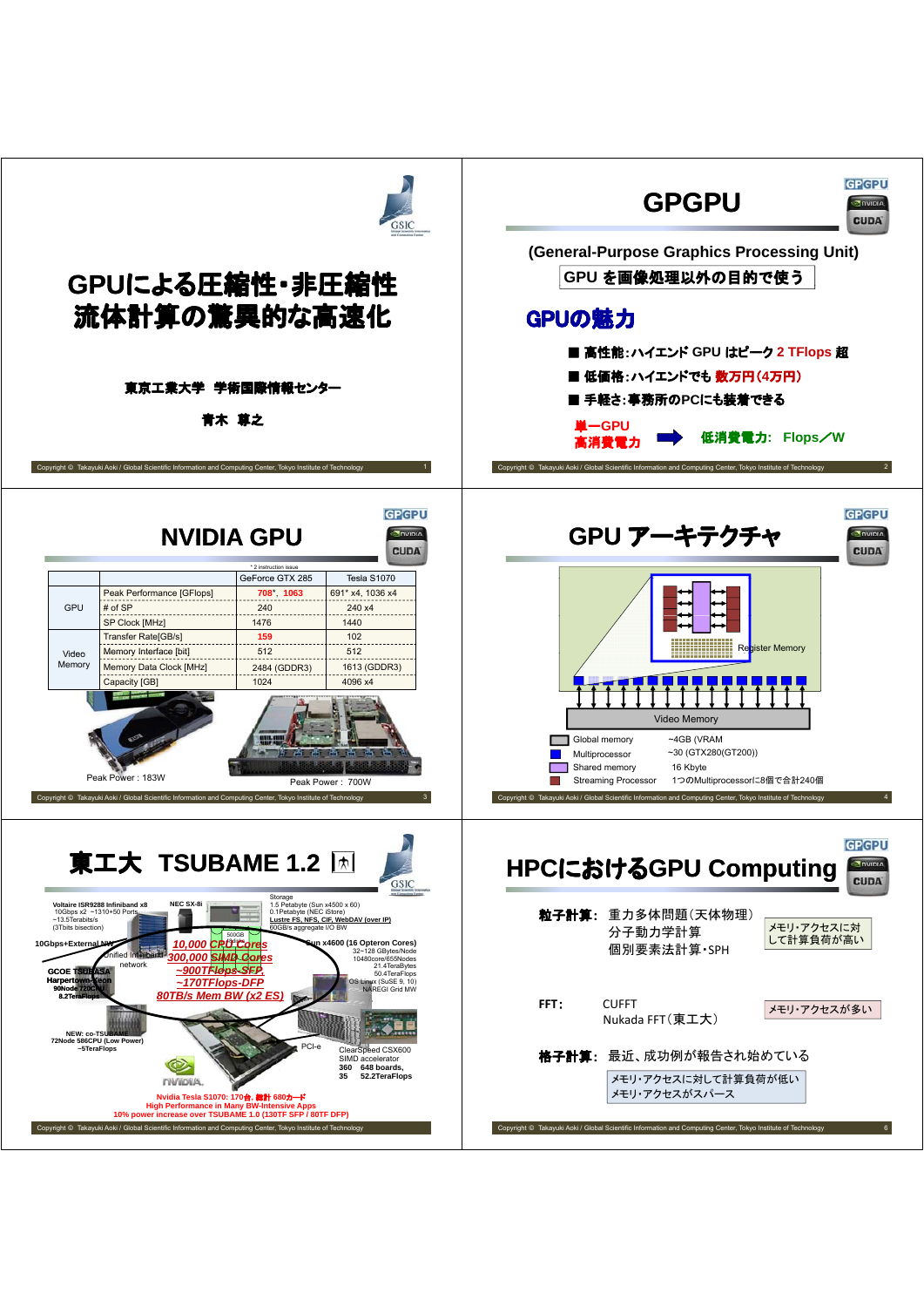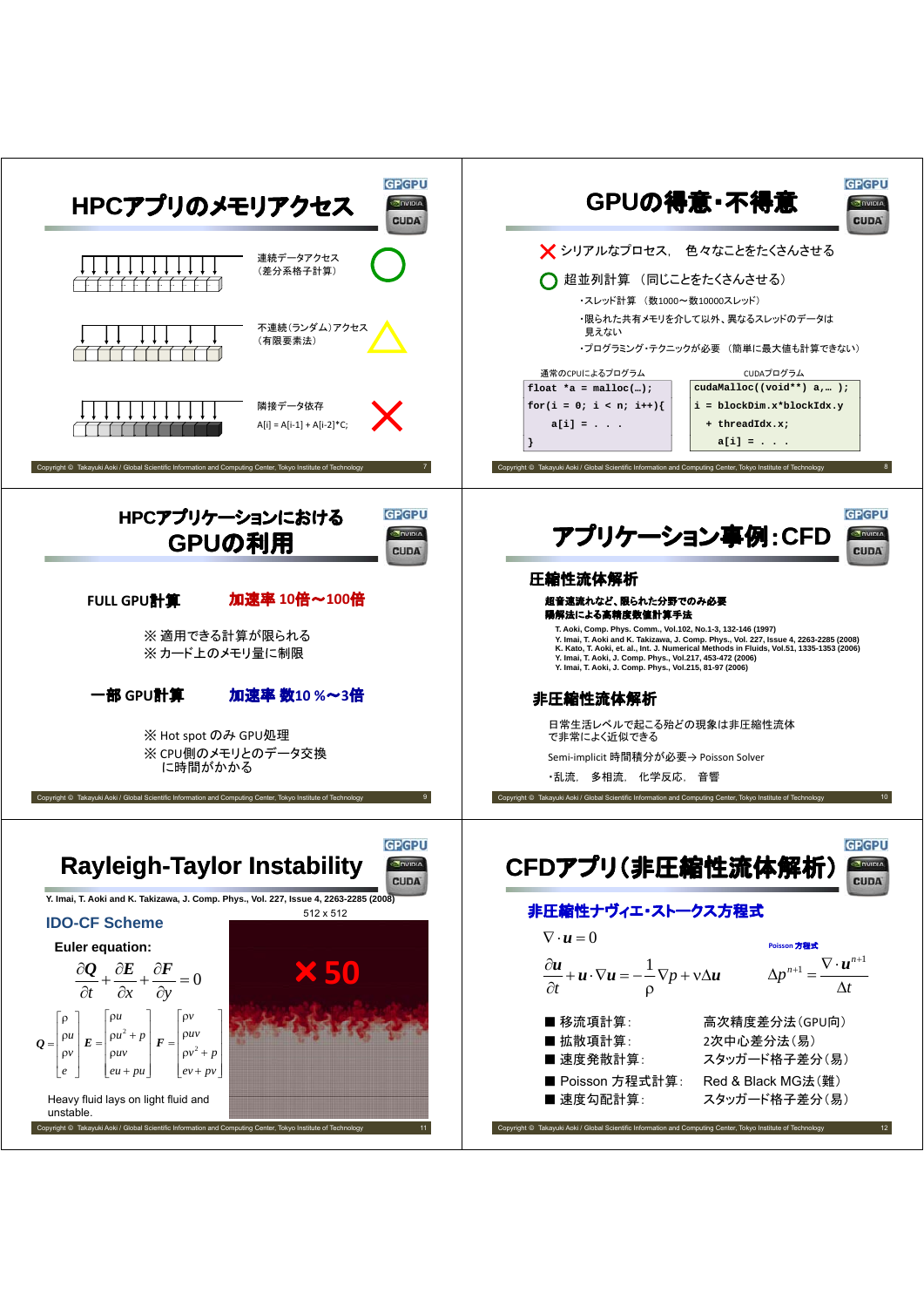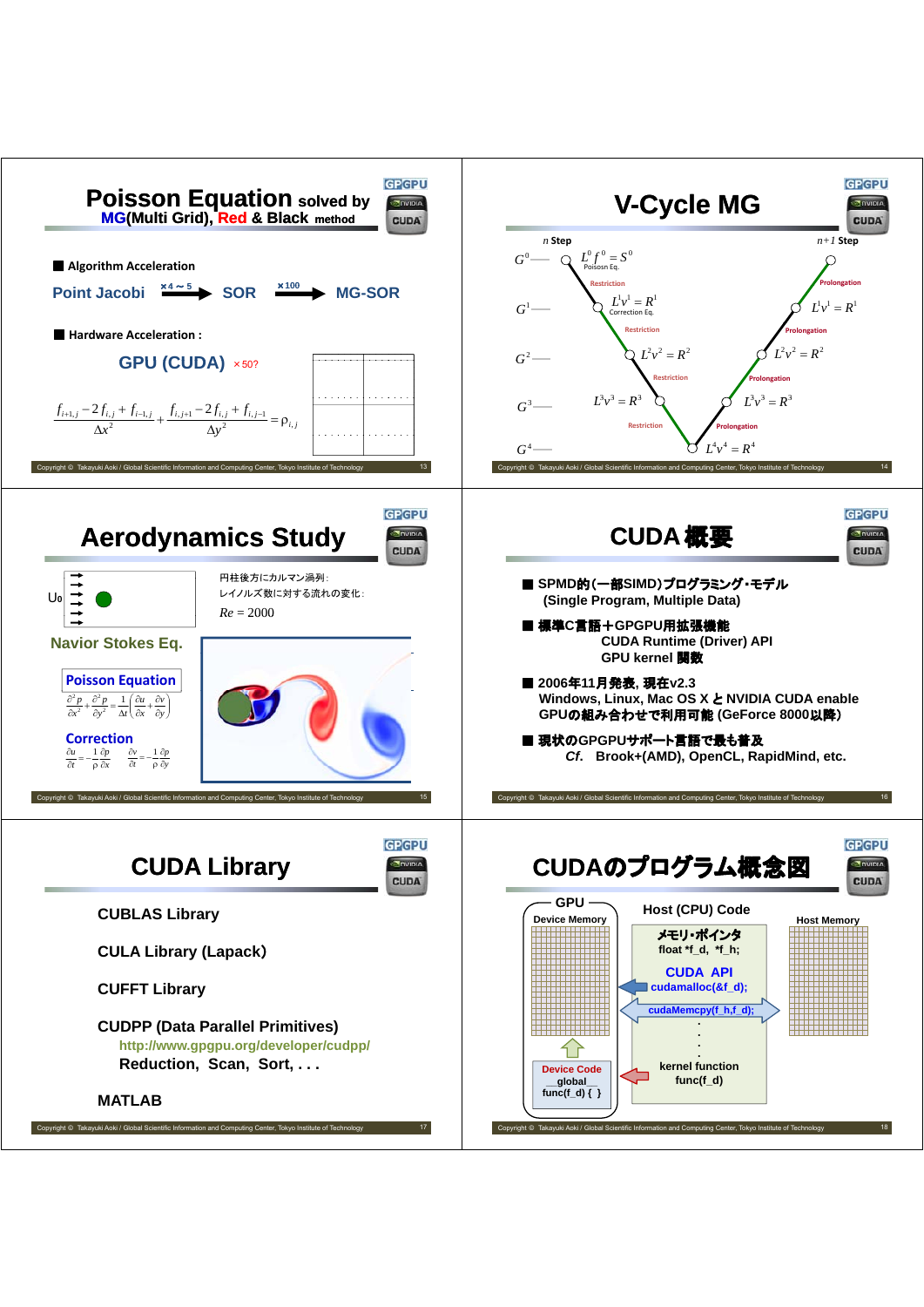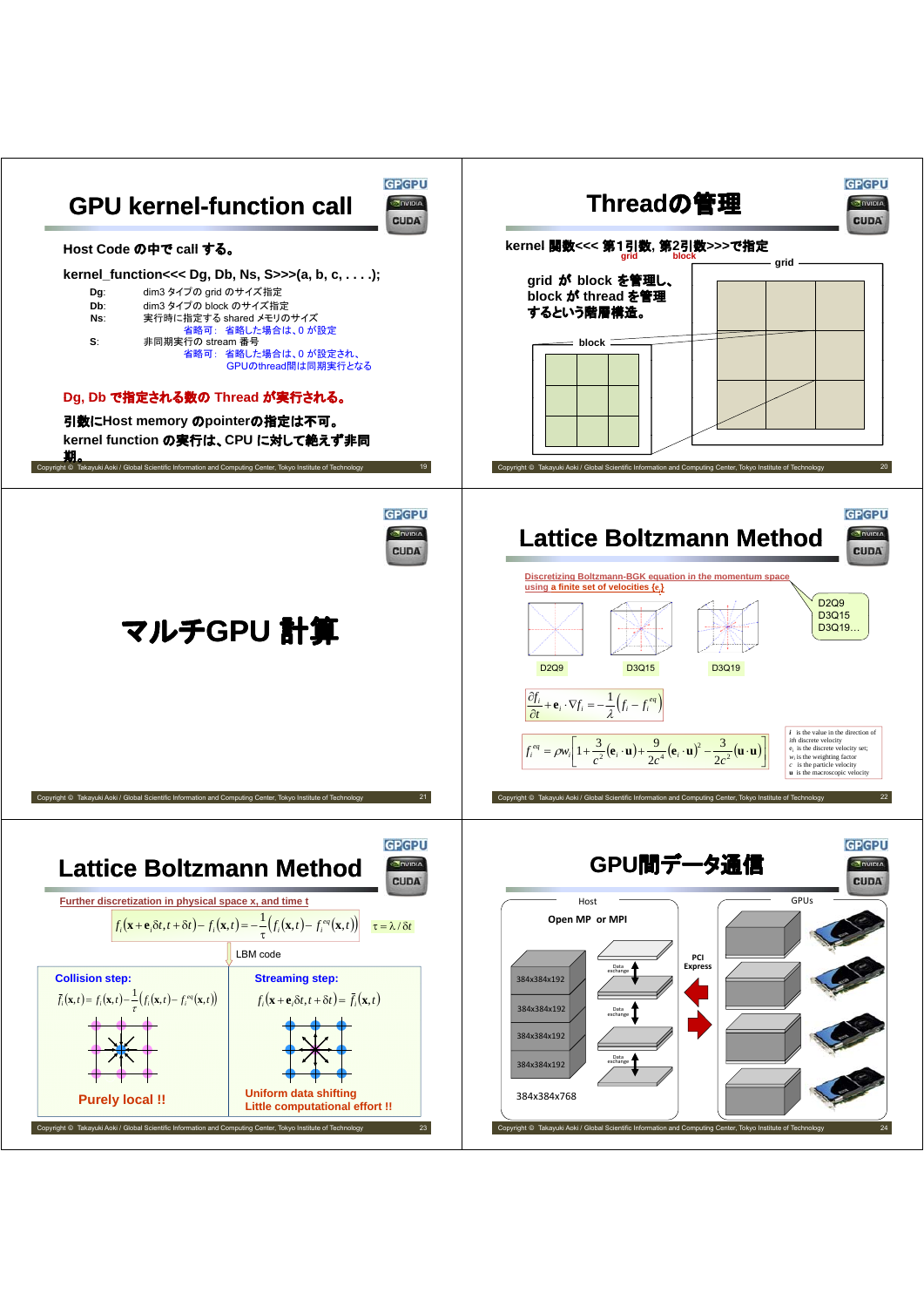

Copyright © Takayuki Aoki / Global Scientific Information and Computing Center, Tokyo Institute of Technology

**<sup>8</sup> GPU 400km**×**800km** Convright © Takayuki Aoki / Global Scientific Information and Com (**100m**格子) **241 GPU 5000km**×**5000km**(**500m**格子)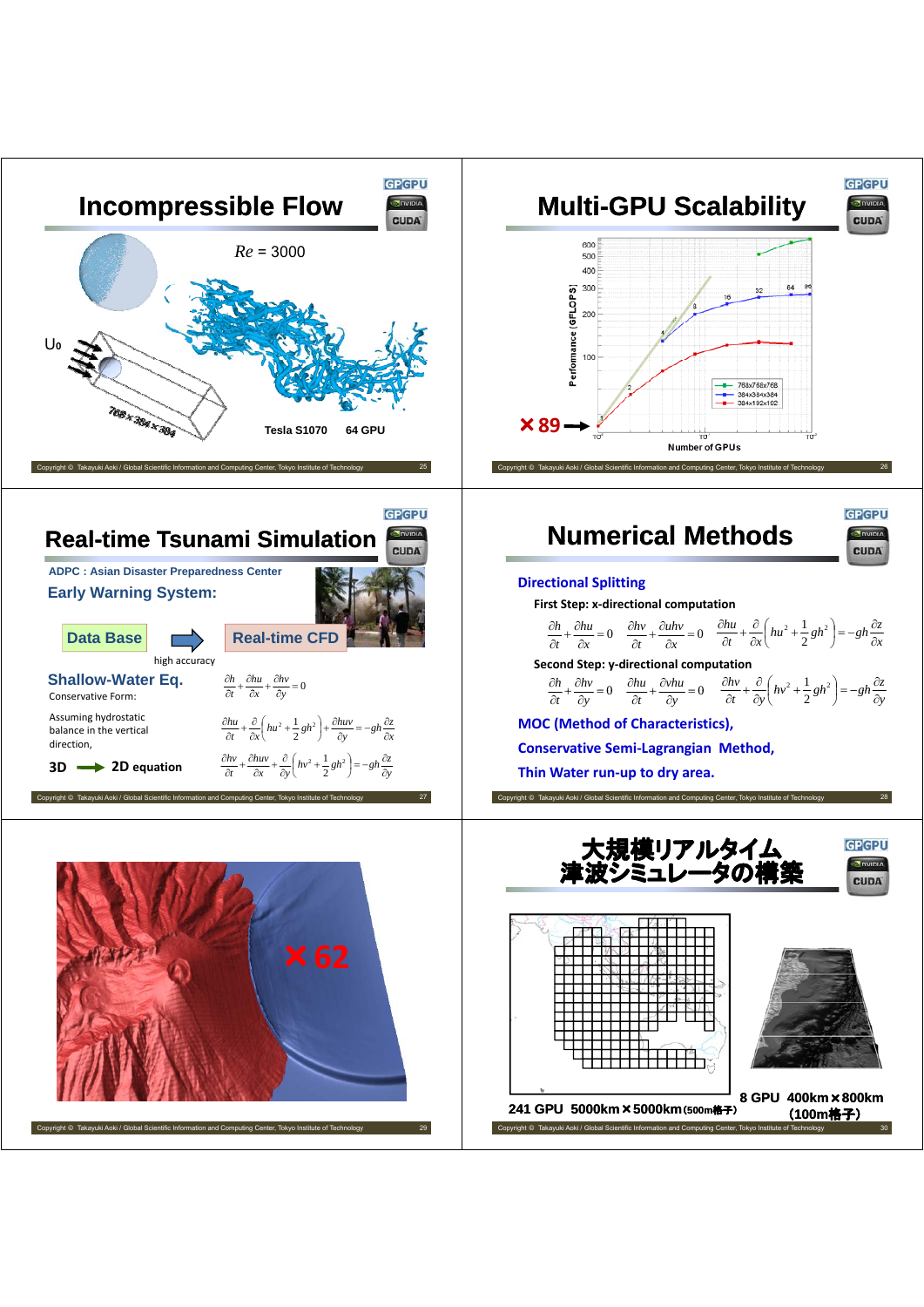